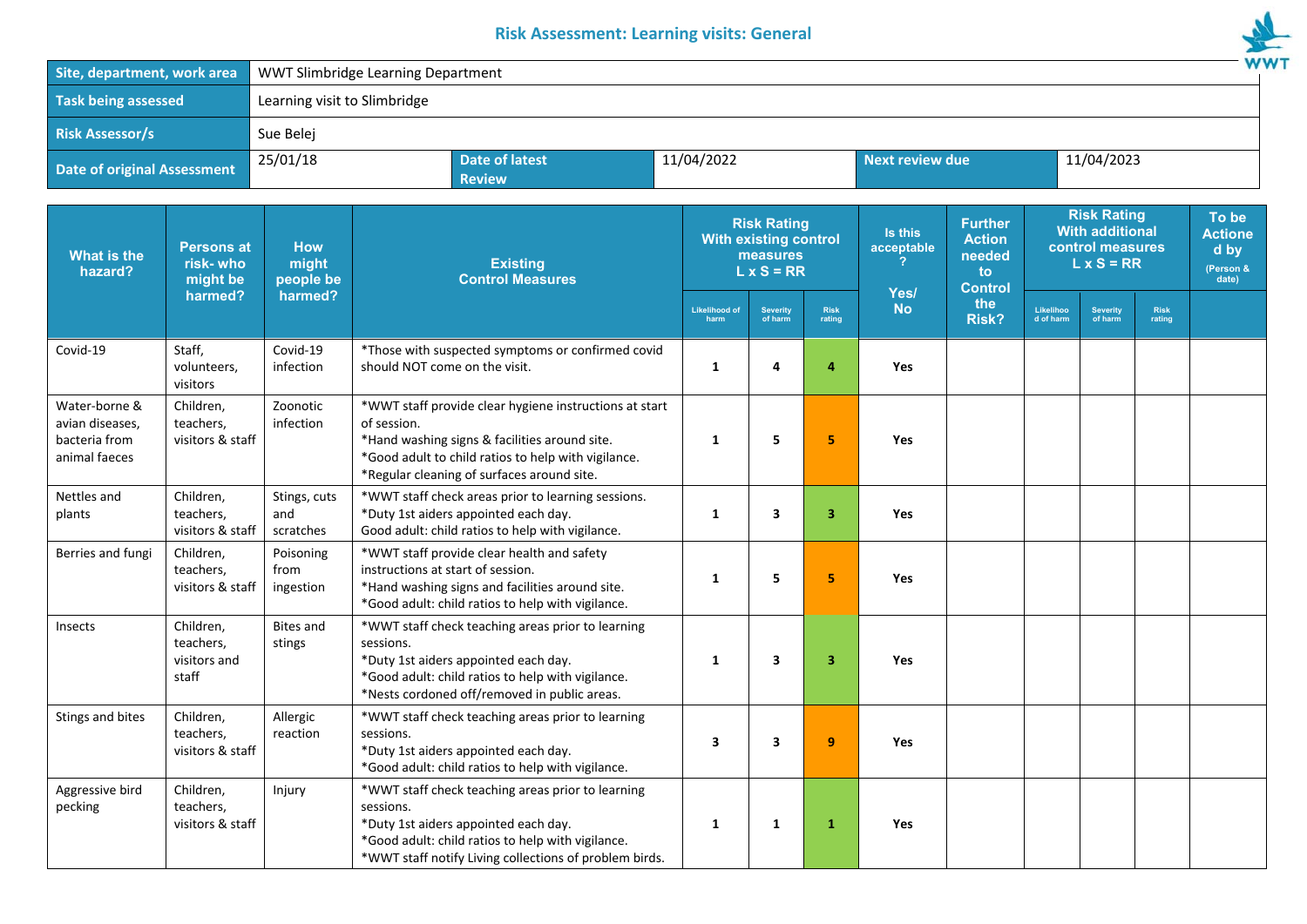| What is the<br>hazard?                        | <b>Persons at</b><br>risk-who<br>might be  | <b>How</b><br>might<br>people be                                                                                                                                         | <b>Existing</b><br><b>Control Measures</b>                                                                                                                                                                                                                                                                                                                                                                                           |                              | <b>Risk Rating</b><br><b>With existing control</b><br>measures<br>$L \times S = RR$ |                       | Is this<br>acceptable | <b>Further</b><br><b>Action</b><br>needed<br>to<br><b>Control</b> | <b>Risk Rating</b><br><b>With additional</b><br>control measures<br>$L \times S = RR$ |                            |                       | To be<br><b>Actione</b><br>d by<br>(Person &<br>date) |
|-----------------------------------------------|--------------------------------------------|--------------------------------------------------------------------------------------------------------------------------------------------------------------------------|--------------------------------------------------------------------------------------------------------------------------------------------------------------------------------------------------------------------------------------------------------------------------------------------------------------------------------------------------------------------------------------------------------------------------------------|------------------------------|-------------------------------------------------------------------------------------|-----------------------|-----------------------|-------------------------------------------------------------------|---------------------------------------------------------------------------------------|----------------------------|-----------------------|-------------------------------------------------------|
|                                               | harmed?                                    | harmed?                                                                                                                                                                  |                                                                                                                                                                                                                                                                                                                                                                                                                                      | <b>Likelihood of</b><br>harm | <b>Severity</b><br>of harm                                                          | <b>Risk</b><br>rating | Yes/<br><b>No</b>     | the<br><b>Risk?</b>                                               | Likelihoo<br>d of harm                                                                | <b>Severity</b><br>of harm | <b>Risk</b><br>rating |                                                       |
| Uneven surfaces                               | Children,<br>teachers,<br>visitors & staff | Slips, trips                                                                                                                                                             | *Anti-slip treatment applied to boardwalks.<br>*WWT staff check areas prior to learning sessions.<br>*Duty 1st aiders appointed each day.<br>*Good adult: child ratios to help with vigilance.                                                                                                                                                                                                                                       | $\overline{2}$               | $\overline{2}$                                                                      | 4                     | Yes                   |                                                                   |                                                                                       |                            |                       |                                                       |
| Litter and debris                             | Children,<br>teachers,<br>visitors & staff | Cuts,<br>scratches                                                                                                                                                       | *Daily litter picking and site checks.<br>*WWT staff check areas prior to learning sessions.<br>*Duty 1st aiders appointed each day.<br>*Good adult: child ratios to help with vigilance.                                                                                                                                                                                                                                            | $\overline{2}$               | 1                                                                                   | $\overline{2}$        | Yes                   |                                                                   |                                                                                       |                            |                       |                                                       |
| Moving vehicles<br>or machinery/<br>equipment | Children,<br>teachers,<br>visitors & staff | Injury from<br>contact                                                                                                                                                   | *Health and safety guidelines adhered to for operating<br>vehicles and machinery.<br>*Learning staff check areas prior to learning sessions.<br>*Duty 1st aiders appointed each day.<br>*Good adult to child ratios to help with vigilance.                                                                                                                                                                                          | $\mathbf{1}$                 | 5                                                                                   | 5.                    | <b>Yes</b>            |                                                                   |                                                                                       |                            |                       |                                                       |
| Water                                         | Children,<br>teachers,<br>visitors & staff | Drowning<br>(falling into<br>ponds whilst<br>walking<br>around site)<br>Hypothermia<br>Cold water<br>shock<br>Secondary<br>drowning<br>(water<br>inhalation)<br>zoonosis | *Clear verbal H&S advice given at start of visit.<br>*Water bodies designed and managed to give a clear<br>water's edge/ delineation. Water bodies risk<br>assessed<br>*Wearing of suitable footwear by all<br>*Duty 1st aider appointed each day.<br>*Adult: child ratio help with vigilance.<br>*Schools are not permitted to undertake the canoe<br>safari experience due to supervision ratios (those sites<br>that have canoes) | 1                            | 5                                                                                   | 5                     | <b>Yes</b>            |                                                                   |                                                                                       |                            |                       |                                                       |
| Equipment                                     | Children,<br>adults                        | Cuts,<br>bruising due<br>to incorrect<br>use                                                                                                                             | *Learning staff check areas and equipment prior to<br>learning sessions.<br>*Clear verbal instruction/practical demonstration<br>given by WWT staff before individuals use equipment.<br>*Duty 1st aiders appointed each day.<br>*Good adult: child ratios to help with vigilance.                                                                                                                                                   | $\overline{2}$               | $\overline{2}$                                                                      | 4                     | Yes                   |                                                                   |                                                                                       |                            |                       |                                                       |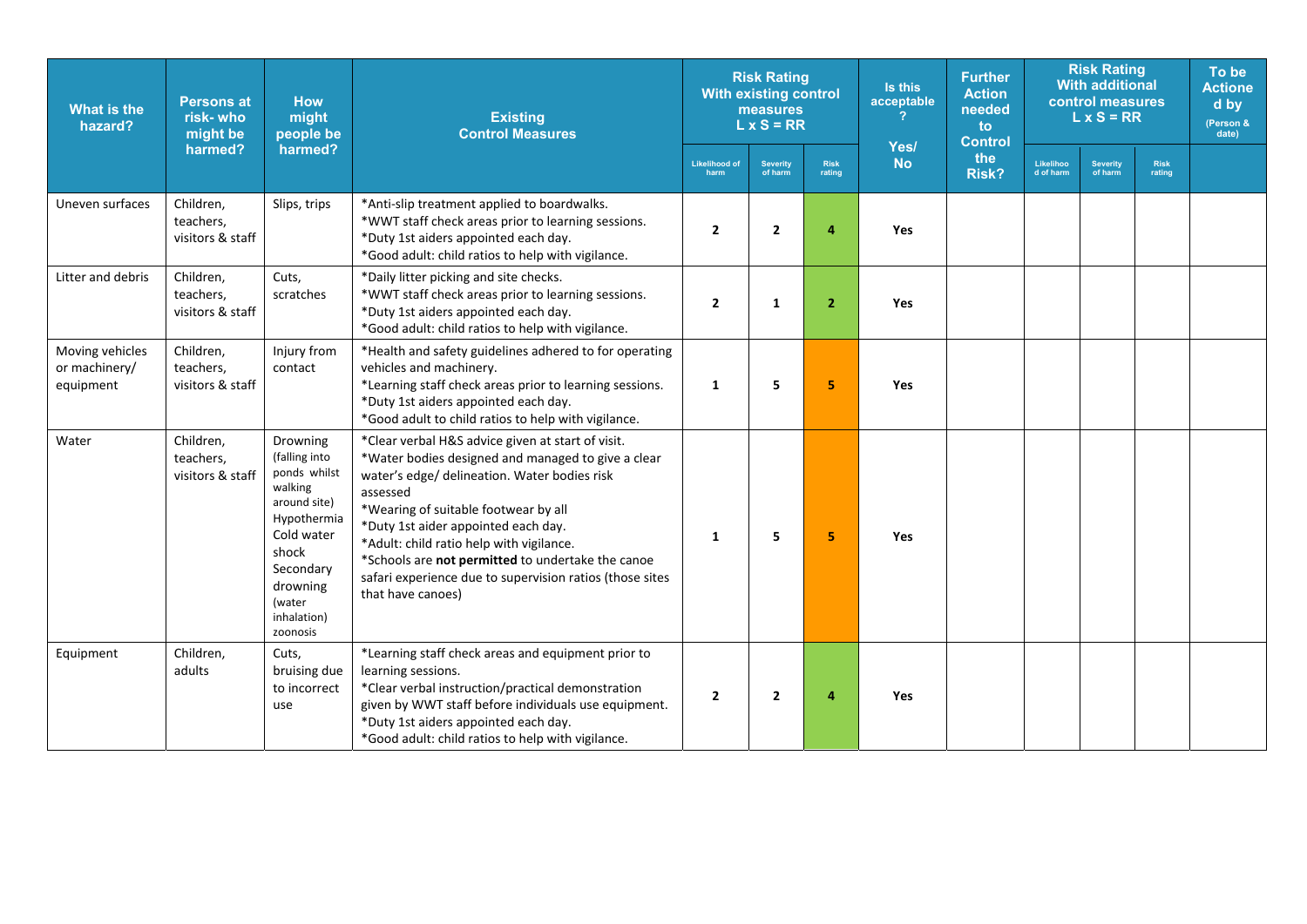| <b>What is the</b><br>hazard? | <b>Persons at</b><br>risk-who<br>might be  | <b>Risk Rating</b><br><b>How</b><br>measures<br>might<br><b>Existing</b><br>$L \times S = RR$<br><b>Control Measures</b><br>people be                         |                                                                                                                                                                                                                                                                                                               | <b>With existing control</b> |                         | Is this<br>acceptable | <b>Further</b><br><b>Action</b><br>needed<br>to<br><b>Control</b> | <b>Risk Rating</b><br><b>With additional</b><br>control measures<br>$L \times S = RR$ |                        |                     | To be<br><b>Actione</b><br>d by<br>(Person &<br>date) |  |
|-------------------------------|--------------------------------------------|---------------------------------------------------------------------------------------------------------------------------------------------------------------|---------------------------------------------------------------------------------------------------------------------------------------------------------------------------------------------------------------------------------------------------------------------------------------------------------------|------------------------------|-------------------------|-----------------------|-------------------------------------------------------------------|---------------------------------------------------------------------------------------|------------------------|---------------------|-------------------------------------------------------|--|
|                               | harmed?                                    | harmed?                                                                                                                                                       |                                                                                                                                                                                                                                                                                                               | <b>Likelihood of</b><br>harm | Severity<br>of harm     | <b>Risk</b><br>rating | Yes/<br><b>No</b>                                                 | the<br><b>Risk?</b>                                                                   | Likelihoo<br>d of harm | Severity<br>of harm | <b>Risk</b><br>rating                                 |  |
| <b>Hides</b>                  | Children,<br>teachers &<br>staff           | Slipping/<br>tripping on<br>steep steps,<br>slipping off<br>high<br>benches,<br>trapping<br>fingers in<br>windows,<br>bumping<br>heads on<br>window<br>ledges | *Clear verbal Health & Safety advice given at start of<br>visit.<br>*Duty 1st aider appointed each day.<br>*Adult: child ratio help with vigilance.<br>*Hides checked regularly<br>*Use of Discovery Hide preferable for schools                                                                              | $\overline{2}$               | $\overline{2}$          | 4                     | <b>Yes</b>                                                        |                                                                                       |                        |                     |                                                       |  |
| Hot and cold<br>weather       | Children,<br>teachers,<br>visitors & staff | Sunburn,<br>heatstroke,<br>dehydration<br>hypothermia                                                                                                         | *Clear advice given to teachers prior to visit regarding<br>appropriate clothing/equipment.<br>*More suitable location used if necessary.<br>*Shelter provided for lunch breaks.<br>*Duty 1st aiders appointed each day.<br>*Paths gritted if necessary.<br>*Good adult: child ratios to help with vigilance. | $\overline{\mathbf{3}}$      | $\mathbf{1}$            | 3                     | <b>Yes</b>                                                        |                                                                                       |                        |                     |                                                       |  |
| Ice and/or snow               | Children,<br>teachers,<br>visitors & staff | Slip/fall                                                                                                                                                     | *Daily site checks by grounds staff.<br>*Paths gritted if necessary.<br>*Health and safety talk by WWT staff.<br>*Good adult: child ratios to help with vigilance.                                                                                                                                            | $\overline{2}$               | $\overline{2}$          | 4                     | Yes                                                               |                                                                                       |                        |                     |                                                       |  |
| Pond dipping                  | Children,<br>teachers,<br>visitors & staff | Infection,<br>poisoning<br>from water<br>borne<br>disease/<br>algal blooms                                                                                    | *WWT staff provide clear hygiene instructions at start<br>of session.<br>*Hand washing signs and facilities at Pond Zone.<br>*Good adult: child ratios to help with vigilance.                                                                                                                                | $\mathbf{1}$                 | $\overline{\mathbf{3}}$ | $\overline{3}$        | Yes                                                               |                                                                                       |                        |                     |                                                       |  |
| Fall into pond                | Children,<br>teachers,<br>visitors & staff | Cold, wet,<br>hypothermia                                                                                                                                     | *WWT staff provide clear health and safety<br>instructions at start of session.<br>*Ponds at Pond Zone only, are raised.<br>*Good adult: child ratios to help with vigilance.                                                                                                                                 | $\overline{2}$               | $\overline{2}$          | 4                     | <b>Yes</b>                                                        |                                                                                       |                        |                     |                                                       |  |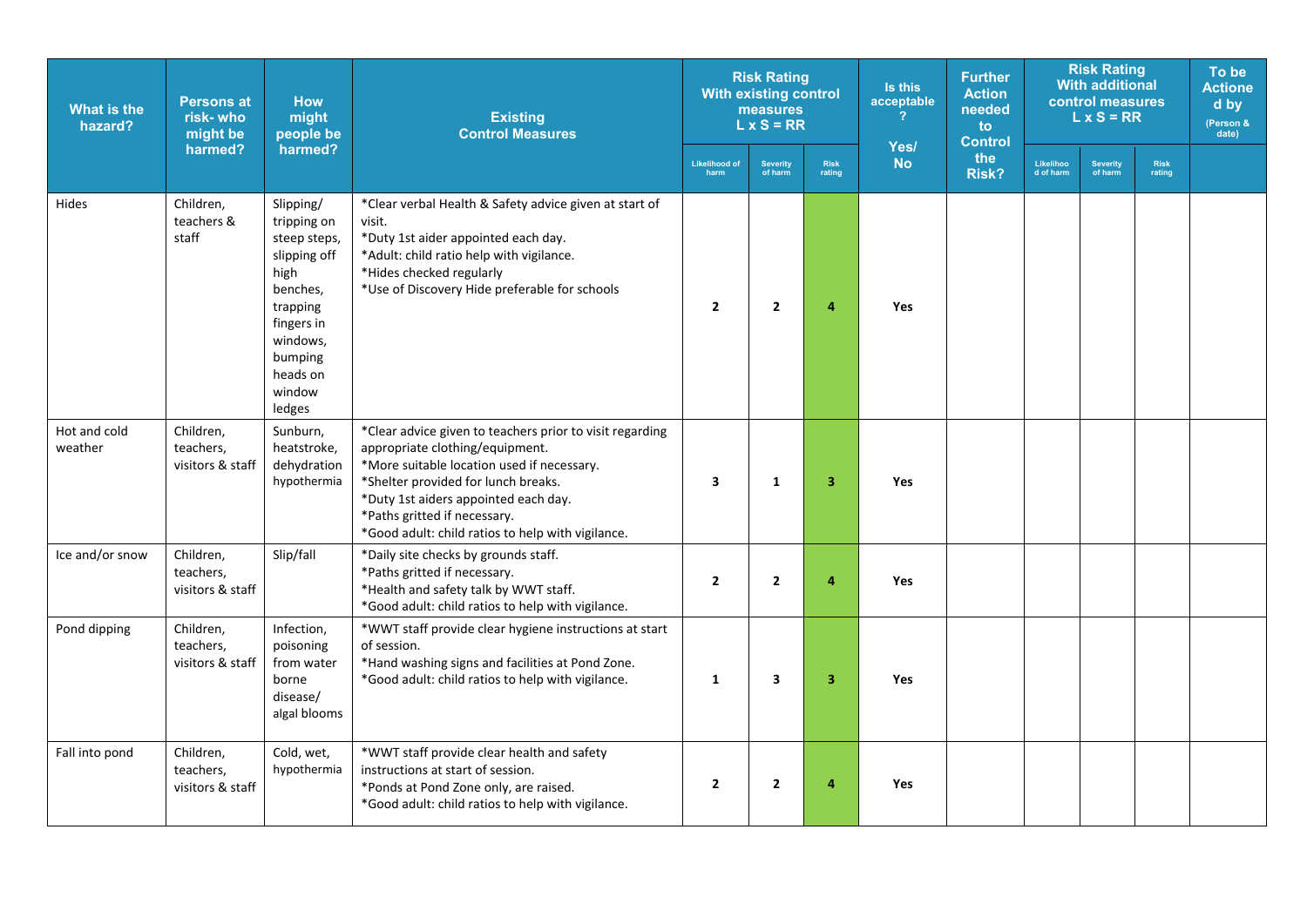| <b>What is the</b><br>hazard?                                      | <b>Persons at</b><br>risk-who<br>might be       | <b>How</b><br>might<br>people be                                          | <b>Existing</b><br><b>Control Measures</b>                                                                                                                                                                                                                               | <b>Risk Rating</b><br><b>With existing control</b><br>measures<br>$L \times S = RR$ |                            |                       | Is this<br>acceptable | <b>Further</b><br><b>Action</b><br>needed<br>to<br><b>Control</b> | <b>Risk Rating</b><br><b>With additional</b><br>control measures<br>$L \times S = RR$ |                            |                       | To be<br><b>Actione</b><br>d by<br>(Person &<br>date) |
|--------------------------------------------------------------------|-------------------------------------------------|---------------------------------------------------------------------------|--------------------------------------------------------------------------------------------------------------------------------------------------------------------------------------------------------------------------------------------------------------------------|-------------------------------------------------------------------------------------|----------------------------|-----------------------|-----------------------|-------------------------------------------------------------------|---------------------------------------------------------------------------------------|----------------------------|-----------------------|-------------------------------------------------------|
|                                                                    | harmed?                                         | harmed?                                                                   |                                                                                                                                                                                                                                                                          | <b>Likelihood of</b><br>harm                                                        | <b>Severity</b><br>of harm | <b>Risk</b><br>rating | Yes/<br><b>No</b>     | the<br><b>Risk?</b>                                               | Likelihoo<br>d of harm                                                                | <b>Severity</b><br>of harm | <b>Risk</b><br>rating |                                                       |
| Pond dipping -<br>Misuse of<br>equipment                           | Children                                        | Cuts and<br>bruises                                                       | *WWT staff to provide clear health and safety<br>instructions at the start of sessions including<br>appropriate behaviour.<br>*Good adult: pupil ratios to help with vigilance.<br>*WWT staff and attending school adults to remove<br>equipment if misuse is suspected. | $\overline{2}$                                                                      | $\overline{2}$             | 4                     | <b>Yes</b>            |                                                                   |                                                                                       |                            |                       |                                                       |
| Pond dipping -<br>Water creatures                                  | Children,<br>teachers,<br>visitors & staff      | <b>Bites from</b><br>Greater<br>water<br>boatmen &<br>Dragonfly<br>nymphs | *WWT staff check areas prior to learning sessions.<br>*Duty 1st aiders appointed each day.<br>*Good adult: child ratios to help with vigilance.<br>*Warn participants that some creatures bite so not to<br>touch any.                                                   | 1                                                                                   | 3                          | 3                     | Yes                   |                                                                   |                                                                                       |                            |                       |                                                       |
| Hand sanitiser.                                                    | Children,<br>teachers.<br>visitors & staff      | Irritation,<br>allergic<br>reaction                                       | *Individuals with sensitive skin advised to use soap<br>and water.                                                                                                                                                                                                       | 1                                                                                   | 1                          | 1                     | Yes                   |                                                                   |                                                                                       |                            |                       |                                                       |
| Using Wellyboot<br>land and Riverlife<br>play areas                | Children,<br>teachers,<br>visitors and<br>staff | Falls, cuts,<br>other<br>injuries<br>from play<br>equipment               | *All play areas comply with BS EN 1177.<br>*All apparatus complies with BS EN 1176.<br>*Areas cleaned and litter picked daily.<br>*Duty 1st aider always available.<br>*Adult helpers and staff to encourage safe play.                                                  | $\overline{2}$                                                                      | $\overline{2}$             | 4                     | <b>Yes</b>            |                                                                   |                                                                                       |                            |                       |                                                       |
| Child or adults at<br>risk becoming<br>separated from<br>guardians | Children,<br>adults at risk                     | Trauma,<br>injury                                                         | *WWT staff provide clear instructions at start of<br>session re staying together.<br>*Teaching staff and helper vigilance.<br>*Good adult: child ratios to help with vigilance.<br>*WWT's Lost child procedure implemented if<br>necessary.                              | $\overline{2}$                                                                      | $\mathbf{1}$               | $\overline{2}$        | <b>Yes</b>            |                                                                   |                                                                                       |                            |                       |                                                       |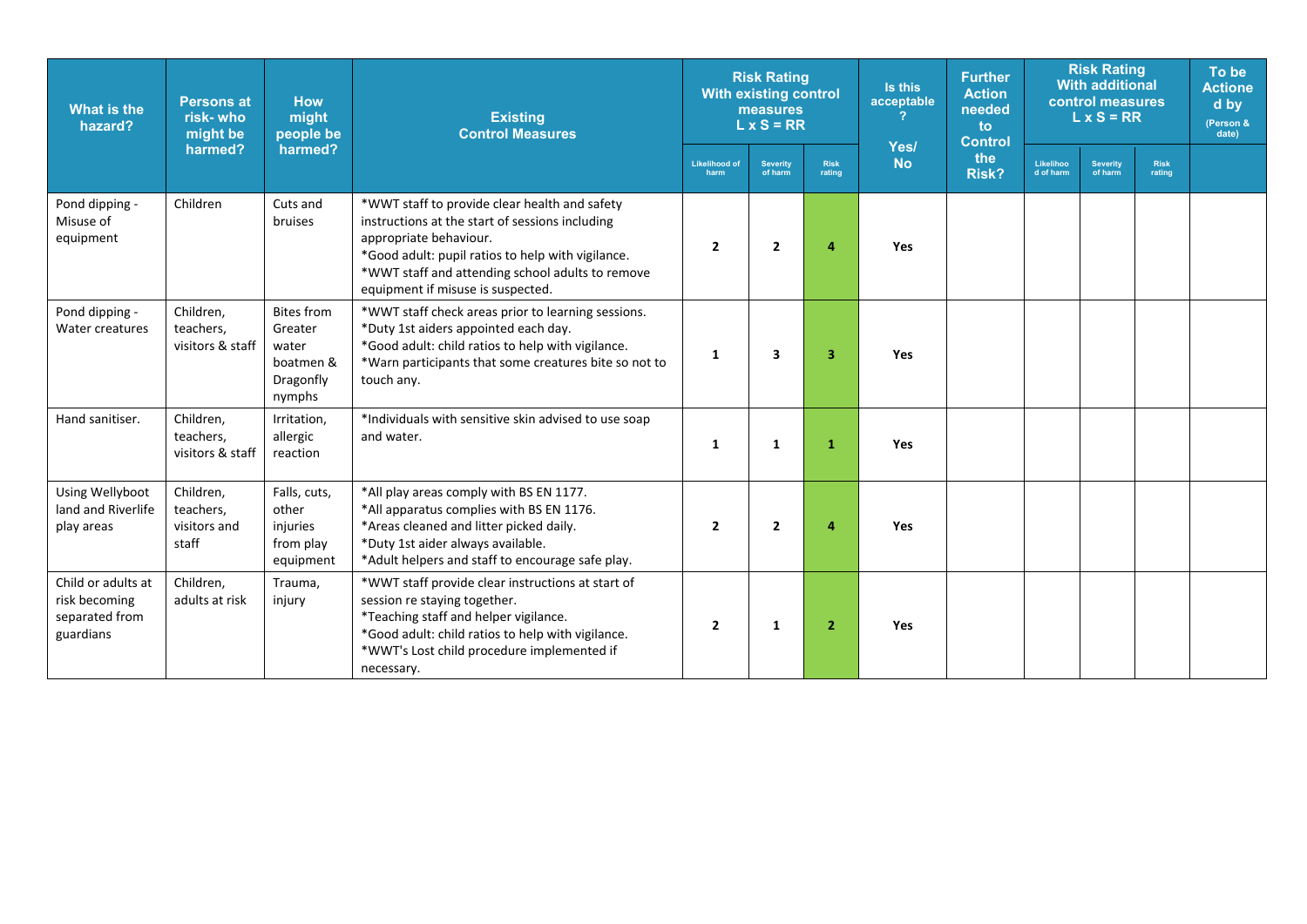| What is the<br>hazard? | <b>How</b><br><b>Persons at</b><br>might<br>risk- who<br>people be<br>might be |                                                     | <b>Existing</b><br><b>Control Measures</b>                                                                                                                                                                                                                                                                                                                                                                                                   |                              | <b>Risk Rating</b><br><b>With existing control</b><br>measures<br>$L \times S = RR$ |                |                   | <b>Further</b><br><b>Action</b><br>needed<br>to<br><b>Control</b> | <b>Risk Rating</b><br><b>With additional</b><br>control measures<br>$L \times S = RR$ |                            |                       | To be<br><b>Actione</b><br>d by<br>(Person &<br>date) |
|------------------------|--------------------------------------------------------------------------------|-----------------------------------------------------|----------------------------------------------------------------------------------------------------------------------------------------------------------------------------------------------------------------------------------------------------------------------------------------------------------------------------------------------------------------------------------------------------------------------------------------------|------------------------------|-------------------------------------------------------------------------------------|----------------|-------------------|-------------------------------------------------------------------|---------------------------------------------------------------------------------------|----------------------------|-----------------------|-------------------------------------------------------|
|                        | harmed?                                                                        | harmed?                                             |                                                                                                                                                                                                                                                                                                                                                                                                                                              | <b>Likelihood of</b><br>harm | <b>Severity</b><br>of harm                                                          | Risk<br>rating | Yes/<br><b>No</b> | the<br>Risk?                                                      | Likelihoo<br>d of harm                                                                | <b>Severity</b><br>of harm | <b>Risk</b><br>rating |                                                       |
| Safeguarding<br>risks  | Children,<br>adults at risk                                                    | Inappropriate<br>behaviour,<br>abuse,<br>kidnapping | *WWT safeguarding policy and guidance in place and<br>training provided to Learning staff.<br>*Learning staff all have enhanced DBS clearance<br>*Vigilance of all staff and volunteers (radios)<br>*Photography not allowed of areas/activities when<br>children participating, unless where permission given /<br>assumed<br>*Good adult: child ratios to help with vigilance.<br>*WWT's Lost child procedure implemented if<br>necessary. |                              | 5                                                                                   | 5              | <b>Yes</b>        |                                                                   |                                                                                       |                            |                       |                                                       |
| Fire                   | Children,<br>teachers,<br>visitors & staff                                     | Burns,<br>smoke<br>inhalation                       | *In case of fire, WWT staff will lead evacuation<br>procedure.<br>*Teachers to be aware of signage and follow<br>instructions.                                                                                                                                                                                                                                                                                                               |                              | 5                                                                                   | 5.             | <b>Yes</b>        |                                                                   |                                                                                       |                            |                       |                                                       |